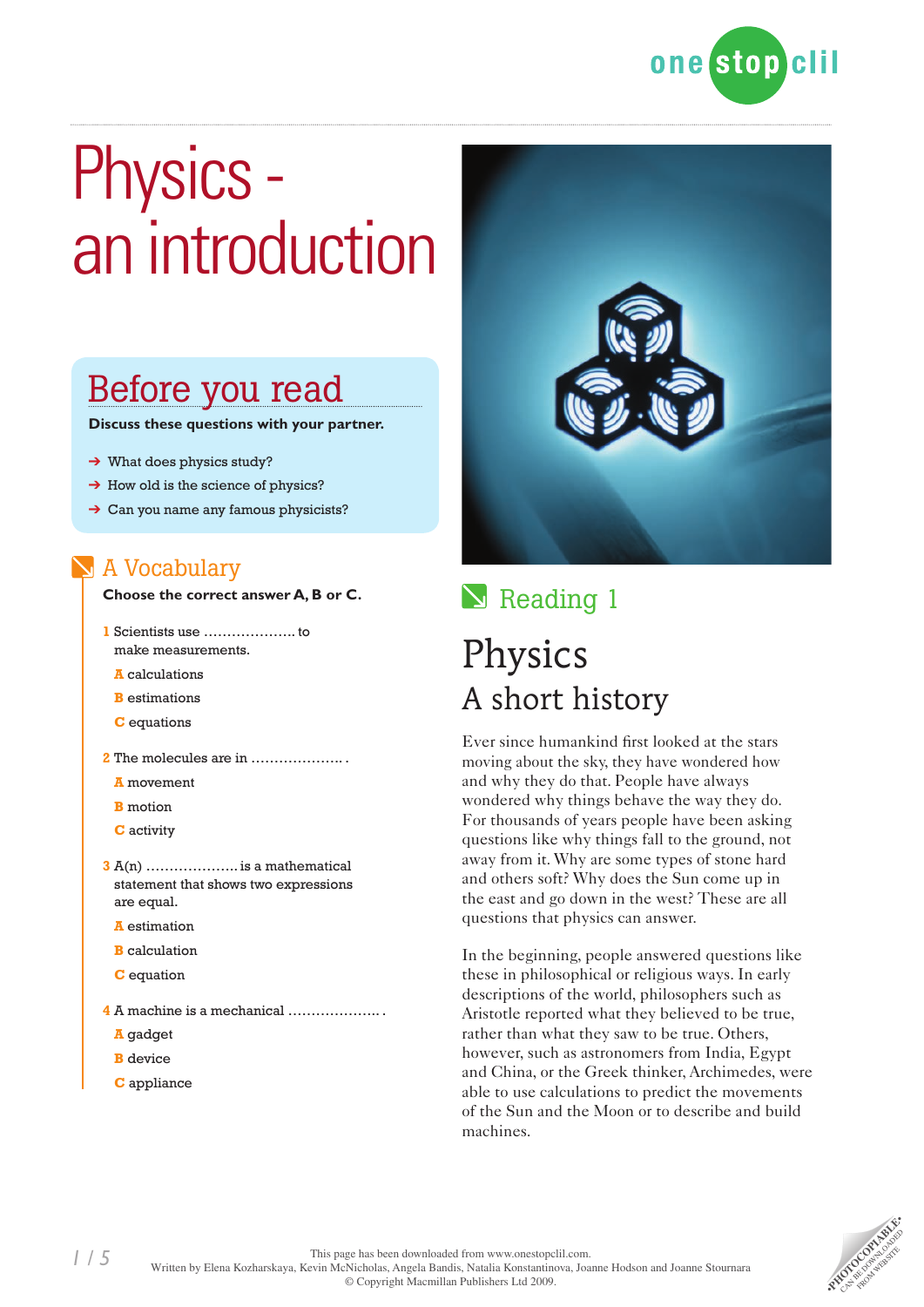The works of Eastern scholars reached Europe in the 12th and 13th centuries. There were studies of planetary motion by Indian astronomers, the theories of light from Buddhist and Persian thinkers and especially the work of the Persian philosopher Nasir al-Din al-Tusi on the planetary system. Eventually, these ideas pushed Europe into a scientific revolution. Galileo laid the foundations for this with his work on dynamics: that is, how things move. Nicolas Copernicus and then Johannes Kepler described the solar system with the Sun at its centre. Later, building on their work, Isaac Newton set out his Laws of Motion and modern physics was born.

The next great area of investigation was electricity and in the 19th century, Michael Faraday first demonstrated an electromagnetic motor. Later, it was improved by James Clerk Maxwell, whose equations were also used to describe light. In proving Maxwell's equations, Heinrich Hertz discovered radio waves and Wilhelm von Röntgen, X-rays. Maxwell's work was also the starting point for Einstein's Theory of Relativity. At the same time, other scientists were working on thermodynamics: that is, the study of changes of heat in matter. Physicists such as Robert Boyle, James Prescott Joule and many others set out the theories that allow us today to make use of engines and other mechanical devices. Röntgen's discovery of X-rays and the work of Pierre and Marie Curie on radioactivity led to the development of the science of nuclear physics.

In the first half of the 20th century, developments in physics were concerned with the structure of atoms. The parts of the atom were identified – its nucleus, protons and electrons. Eventually in the 1940s, scientists in the USA were able to split a nucleus and the result was the world's first nuclear explosion. Also at that time, scientists such as Max Planck were looking at the relationship between matter and wave motion. The field of quantum mechanics, which explains not only how atomic particles move, but how the universe does, came into being. Without physics to describe the way things behave, we would have none of the technology and machinery we take for granted today.

### **Pronunciation guide**

**Buddhist** /budIst/ **Copernicus** /kav'ps:nikas/ **Joule**  $\frac{d}{dx}$ …l/ Nasir al-Dan al Tusi /na:sir el din el tusi/ Persian /ps:zon/ **Röntgen** /r3:ntgan/ thermodynamics /,03<sup>r</sup>mavdar'næmiks/

### **S** B Comprehension

**Read the text and choose the best title for each paragraph. There is one title which you do not need to use.**

**PARAGRAPH 1 …………………………. PARAGRAPH 2 …………………………. PARAGRAPH 3 …………………………. PARAGRAPH 4 …………………………. PARAGRAPH 5 …………………………. A** Early ideas about physics **B** Mechanical devices **C** Ideas that created the modern world **D** What we can learn from physics

- **E** Atomic physics
- **F** The origins of modern physics

# Before you listen

**Discuss these questions with your partner.**

- $\rightarrow$  Have people always believed that the Earth goes round the Sun?
- Why do you think people would doubt this?

### **S** C Listening ()

**Listen to a radio programme about Copernicus. Then listen again and complete these notes.**

Copernicus provided a heliocentric **(1)** ……………….. theory of the solar system.

People used to believe the Sun went round the **(2)** ……………….. .

Copernicus led the way for science to **(3)** ..……………….. existing theories.

Copernicus held that the Earth is not the centre of the **(4)** ……………….. .

He also explained the phenomenon of **(5)** ……………….. and gave the correct order of the planets.

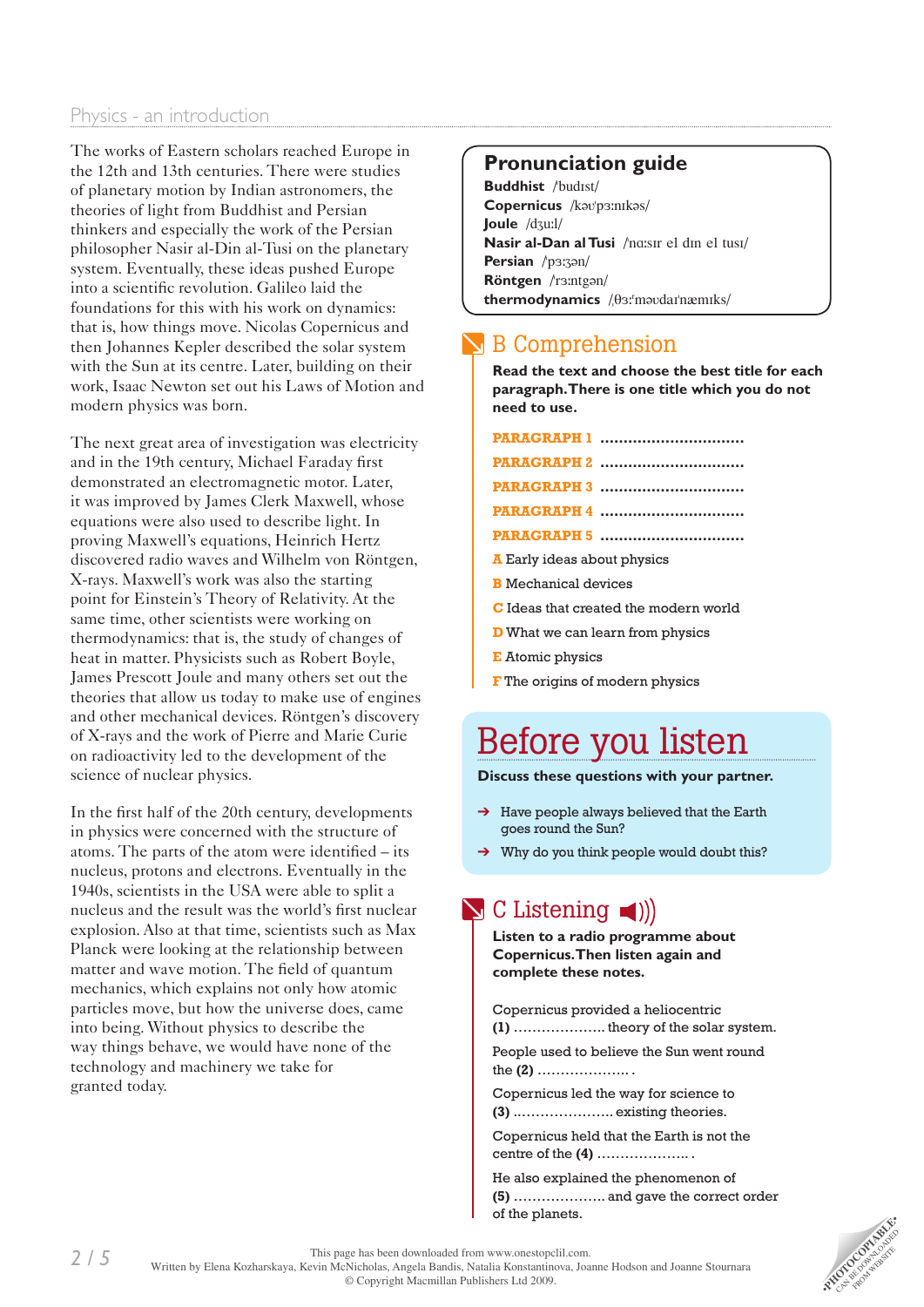# Before you read

**Discuss these questions with your partner.**

- $\rightarrow$  What is lightning?
- $\rightarrow$  When do you see it?
- → Which travels faster, sound or light?

### D Vocabulary

**a. Match these words with their definitions.**

- **1** dark matter **A** carry out
	-
- **2** survey **B** show
- **3** reveal **C** increase in speed
- **4** spark **D** investigation
- **5** accelerate **E** quick flash
- **6** three-dimensional **F** best
- 
- 
- **7** leading **G** having height, width
- 
- and depth **8** perform **H** hypothetical, invisible

material which does not

take in or give out light **b. Complete the sentences with words from the box.**



- **1** The scientist wanted to ……………….. a dangerous experiment in the laboratory.
- **2** You have to wear these ……………….. glasses to watch this film.
- **3** He's a ……………….. heart surgeon; the operation is bound to be successful.
- **4** Usually trains ……………….. after pulling out from the station.
- **5** The company carried out a very interesting ……………….., the results of which were published in the newspaper.
- **6** Rub the two stones together until there is a ……………………
- **7** What do you know about ……………….. ? It's difficult to explain.
- **8** He's innocent and I'll do whatever it takes to ……………….. the truth.



# **N** Reading 2

# Physics – the new science fiction

A speech by Professor Martin Brimble, who is retiring from his post as Professor of Physics at the University of Solihull after more than 30 years, has revealed not what we know about the universe, but what we still don't know.

*Science reporter Bob Hatton reports.*

You would expect that after 30 years as Professor of Physics at one of the country's leading research centres, Professor Brimble would know quite a lot about the way the universe works. So what was most surprising was his detailed survey of the great unsolved problems facing physicists today.

For simplicity, he divided his talk into three parts. First, he talked about those things which happen in the world – and they happen every day – but for which there is no scientific explanation. He wasn't talking about ghosts or magic, naturally, but there are events which physicists have observed and which their theories and experiments have not yet been able to explain. Then, there are theories and ideas which scientists haven't been able to prove right or

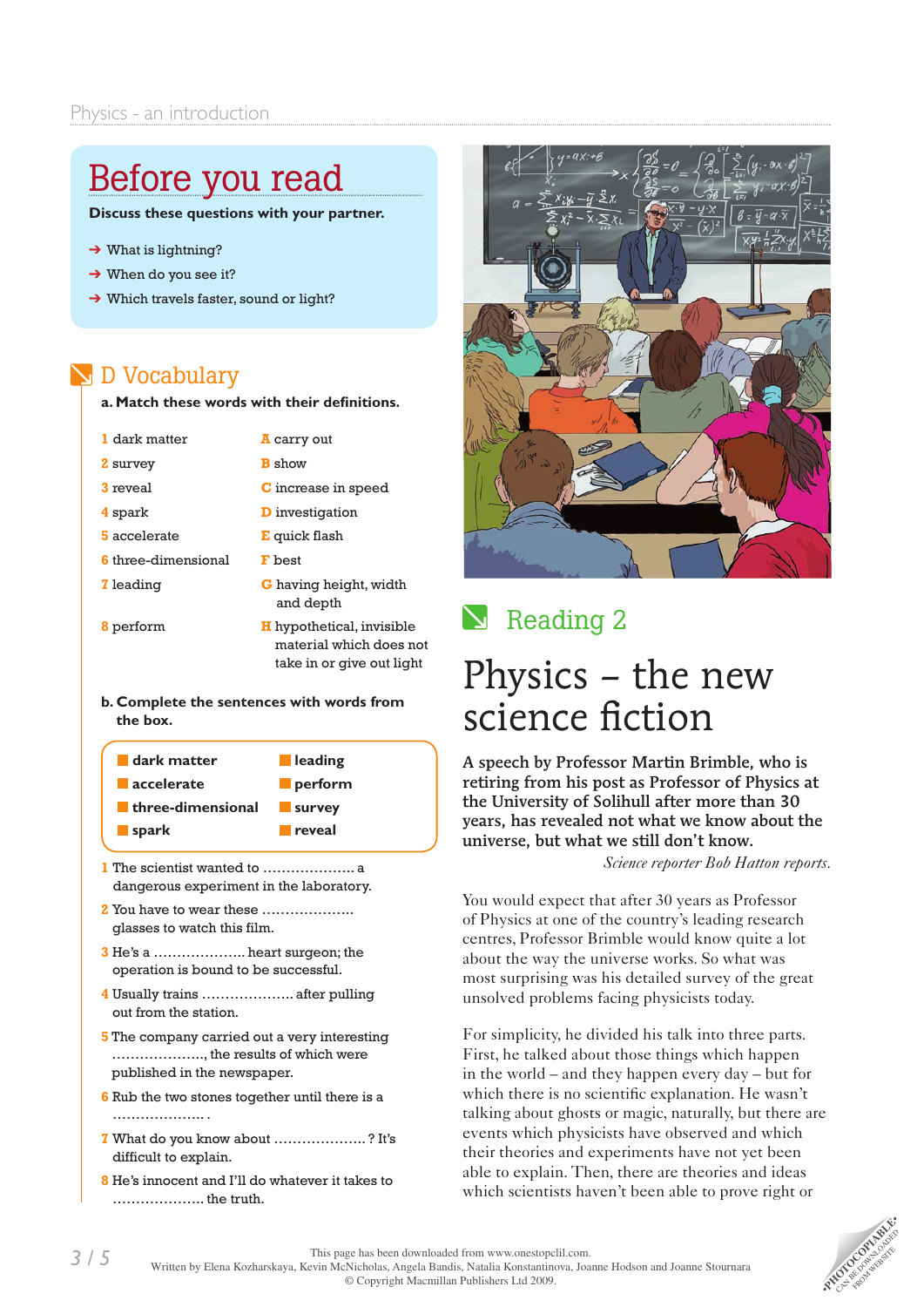wrong because no one has been able to perform an experiment to test the theory. And as if that weren't enough, there are ideas which they know work and the science is right, but they are still waiting for the technology to be invented.

Well, what happens that can't be explained? One phenomenon is ball lightning. This is said to be just like ordinary lightning, but instead of being a spark jumping from point A to B, it forms a ball of light, about the size of a basketball. Scientists have been trying to explain it since 1904, but without success. Their efforts have been unsuccessful partly because of the fact that some physicists don't even believe the phenomenon exists. Another such phenomenon is the accelerating universe. Physicists know that everything in the universe is moving away from everything else faster and faster. They've even measured the acceleration. But what they don't know is why it's happening. One idea is that it's something to do with dark matter, but that's another problem. Because it is dark matter, we can't see it and many physicists will say they don't even know where to look for it – if it exists at all. The truth is there just isn't enough matter in the universe to keep it in one piece. Research is going ahead, but answers may take a long time to come.

Some things cannot be tested because they're just too big to test. These are ideas that sound like science fiction, but are actually theories that may be true because other theories could be wrong. For example, time travel: some say it's possible, but to do it would need more energy than there is in the universe.

And we'll have to wait for a three-dimensional microchip to be made before we can build the fastest possible computer. So according to Professor Brimble we've got a lot to look forward to in the future!

### **Pronunciation guide**

**microchip** /maikravt[Ip/ Solihull /sovlthæl/

### E Comprehension

**Read the text and decide if the following statements are true or false.**

| <b>1</b> Professor Brimble spoke about<br>how much physics has taught us. | T⊓ ≇   |
|---------------------------------------------------------------------------|--------|
| 2 The universe is moving fast in<br>one direction.                        | T⊡ F∏  |
| <b>3</b> There are theories in physics<br>which have not been tested.     | T∏ FLI |
| 4 Some physicists say there is<br>no such thing as ball lightning.        | T∏ F∏  |
| 5 Physicists are very close to finding<br>dark matter.                    |        |

## Before you listen

**Discuss these questions with your partner.**

- ➔ What do you know about the Big Bang?
- $\rightarrow$  Does it seem like a good explanation to you for the creation of the universe?

### $\sum$  F Listening  $\Box$ )

**Listen to a teacher and a student discussing her project about the Big Bang. Then listen again and answer the questions.**

- **1** When did the Big Bang occur?
- **2** In what two ways is the phrase Big Bang used?
- **3** In which direction is all matter moving nowadays?
- **4** At one time in the distant past, in what form was all matter?
- **5** What chain of events did the Big Bang set off?
- **6** After the Big Bang, why did hydrogen atoms fuse together?
- **7** Can you describe the beginnings of simple galaxies?